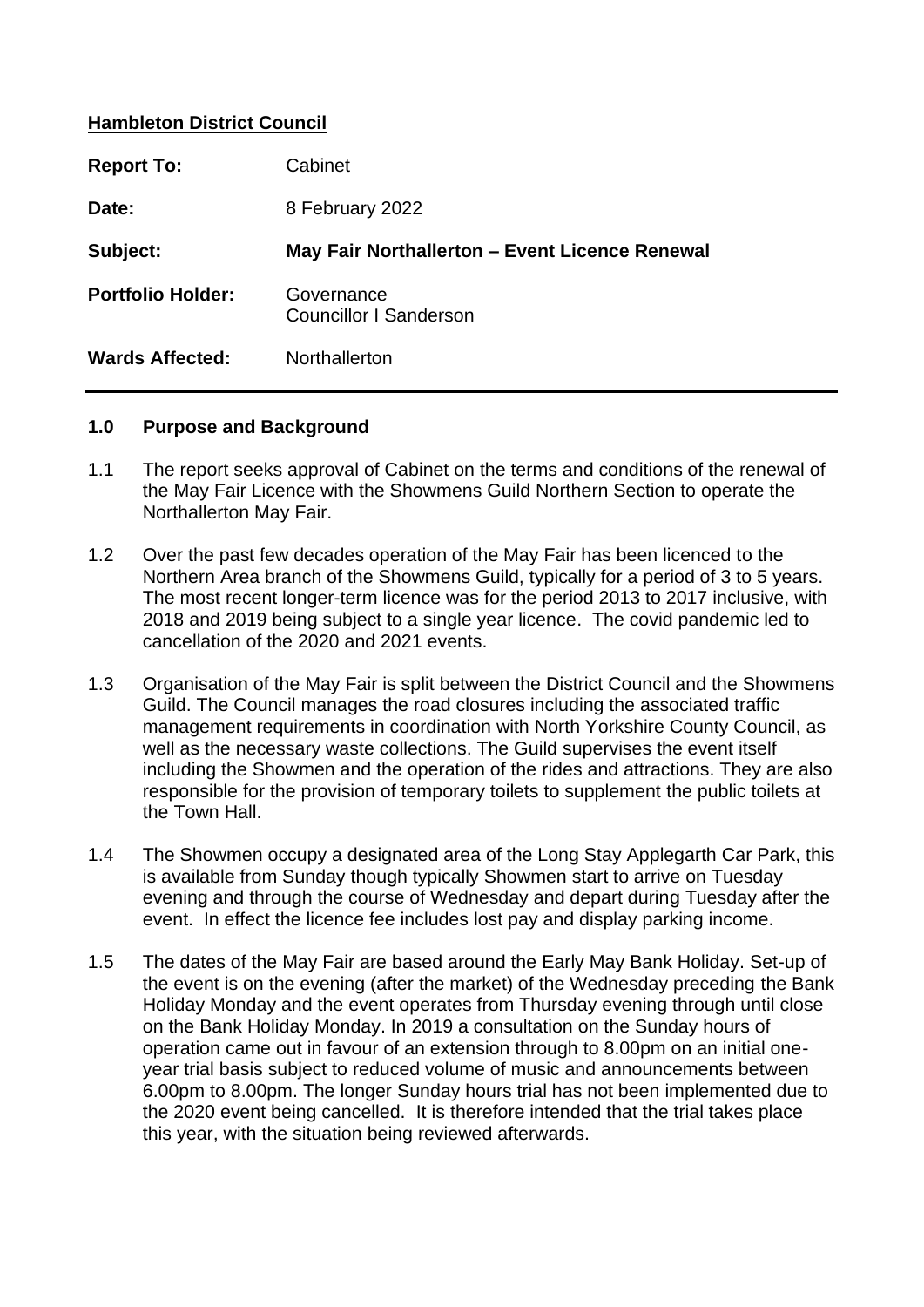- 1.6 The proposed position is that a five-year licence is agreed with the Showmens Guild covering the period 2022 to 2026 inclusive. This will give the Showmens Guild greater planning certainty after two cancelled events in 2020 and 2021 and two single year licences in 2018 and 2019. It will also alleviate the need for an early negotiation during the first few years of the new North Yorkshire Council.
- 1.7 It is also proposed that a review of the 2022 event is undertaken to evaluate the success of the extended operating hours on the Sunday.

# **2.0 Link to Council Priorities**

2.1 The provision of the event contributes to the Council's priorities of "Providing a Special Place to Live" and, especially for younger people, "Enhancing Health and Wellbeing".

### **3.0 Risk Assessment**

3.1 There are no significant risks associated with this report.

### **4.0 Financial Implications**

- 4.1 The fee payable in the 2013 to 2017 licence agreement started at £14,000 and increased over the licence period to £15,200.
- 4.2 The Showmens Guild report that they have been largely excluded from the Government's Covid financial support arrangements. It is therefore proposed that a waiver of fees for the 2022 May Fair is provided. It is proposed that a baseline fee of £16,000 is identified for 2023, with the fees, details and arrangements being delegated to the Director of Leisure and Communities to agree with the Guild for the remainder of the licence period (clearly these responsibilities will transfer to the North Yorkshire Council from vesting day).

# **5.0 Legal Implications**

- 5.1 The Showmens Guild will be required to enter into a licence with the Council to secure the terms of the agreement for the operation of the Northallerton May Fair and use of the Applegarth Car Park, including appropriate indemnity.
- 5.2 The Council will secure the required road closure with the Highway Authority together with closing taxi ranks in accordance with Local Government Miscellaneous Provisions Act 1976 Section 63.
- 5.3 There is to be provision to terminate the Licence by either party by giving the other party at least 6 months' notice in writing.

### **6.0 Equality/Diversity Issues**

6.1 Equality and Diversity Issues have been considered however there are no issues associated with this report.